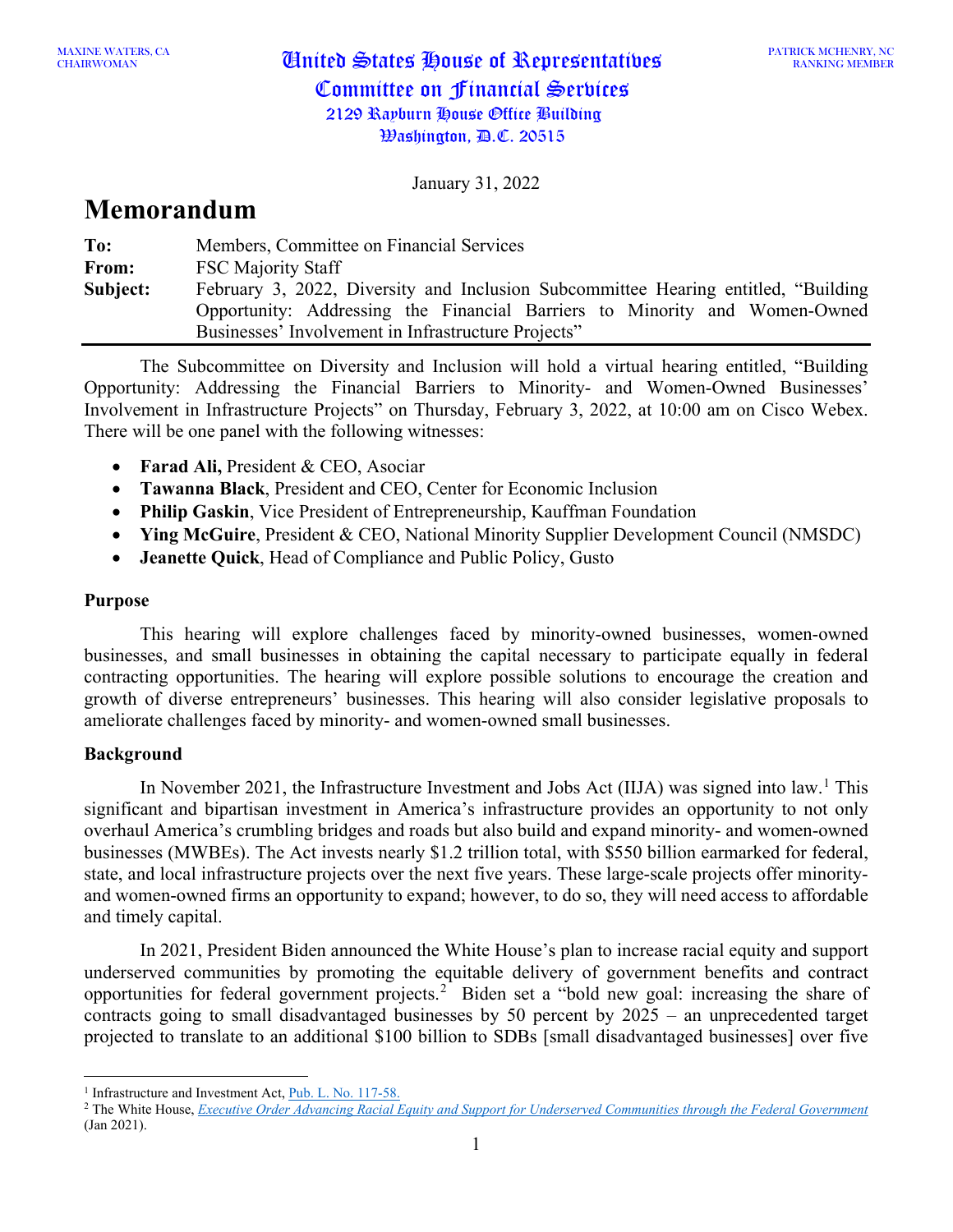years."[3](#page-1-0) The passing of the IIJA presents an opportunity for MWBEs to receive substantial work opportunities through government contracts.

#### **Barriers in the Government Contracting Process**

As a result of inequities in capital access, MWBEs often do not have the financial capacity necessary to successfully compete for medium to large government projects. Prospective businesses seeking to engage in government contracts must undergo a bidding process that requires a set amount of cash reserves, insurances, or specific equipment related to the project.<sup>[4](#page-1-1)</sup> According to recently released data from the SBA, just 1.7% of federal contracts went to Black-owned small businesses in FY 2020, and 1.8% went to Hispanic-owned small businesses.<sup>[5](#page-1-2)</sup>

In order to bid on projects, businesses must secure performance bonds, which guarantee that a contractor will fully perform the contract and offer protections against breach. Minority businesses in particular have identified discrimination from bonding companies and a lack of experience as key barriers in securing bonds.<sup>[6](#page-1-3)</sup> Though non-minority businesses also face barriers in the bonding process, a lack of access to capital exacerbates the issue for minority businesses that cannot produce sufficient capital to cover their own bonding. In acknowledgment of this gap, New York State used its 2011 State Small Business Credit Initiative (SSBCI) allocation to provide a bond guarantee assistance program.<sup>[7](#page-1-4)</sup> Through this program, New York added bond surety for contractors allowing them to scale up and, along with other interventions, increased MWBE representation in state contracts from 9.2 to  $21$  percent.<sup>[8](#page-1-5)</sup> Congress reauthorized the SSBCI program with a \$10 billion appropriation in 2021, and funds are expected to be leveraged and support up to \$100 billion in small business loans and investments.<sup>[9](#page-1-6)</sup> In addition, \$2.5 billion is reserved to support socially and economically disadvantaged businesses.<sup>[10](#page-1-7)</sup>

Majority-owned businesses often join projects as prime contractors, which allows them to receive starter funds from municipal agencies and begin work immediately.<sup>[11](#page-1-8)</sup> MWBEs serving as sub-contractors do not receive money at the start of the project and must rely on alternative funding to begin work on government-funded projects. MWBE owners often resort to "pledging their own personal credit or obtaining additional mortgages on their homes or businesses."[12](#page-1-9)

For the small number of MWBEs who can secure government contracts, irregularities in payments for work pose additional barriers. For example, research from the Pennsylvania Advisory Committee to the U.S. Commission on Civil Rights noted that "contractors intentionally delay payment for work they have completed, often waiting 60 days or more before compensating MWBEs. When delays occur,

<span id="page-1-0"></span><sup>3</sup> The White House, *[Fact Sheet: Biden-Harris Administration Announces Reforms to Increase Equity and Level the Playing Field for](https://www.whitehouse.gov/briefing-room/statements-releases/2021/12/02/fact-sheet-biden-harris-administration-announces-reforms-to-increase-equity-and-level-the-playing-field-for-underserved-small-business-owners/#:%7E:text=For%20this%20reason%2C%20at%20the,to%20SDBs%20over%205%20years.)  [Underserved Small Business Owners](https://www.whitehouse.gov/briefing-room/statements-releases/2021/12/02/fact-sheet-biden-harris-administration-announces-reforms-to-increase-equity-and-level-the-playing-field-for-underserved-small-business-owners/#:%7E:text=For%20this%20reason%2C%20at%20the,to%20SDBs%20over%205%20years.)* (Dec. 2, 2021).

<span id="page-1-1"></span><sup>4</sup> Minority Business Development Agency, *[Contracting Barriers and Factors Affecting Minority Business Enterprises: A Review of](https://archive.mbda.gov/sites/mbda.gov/files/migrated/files-attachments/ContractingBarriers_AReviewofExistingDisparityStudies.pdf)  [Existing Disparity Studies](https://archive.mbda.gov/sites/mbda.gov/files/migrated/files-attachments/ContractingBarriers_AReviewofExistingDisparityStudies.pdf)* (Dec. 2016).

<span id="page-1-3"></span><span id="page-1-2"></span><sup>5</sup> U.S. Small Business Administration, *SBA Releases FY 2020 Disaggregated Contracting Data* (Dec. 2021). 6 *Ibid.*

<span id="page-1-4"></span><sup>7</sup> Ian O'Grady, Colin Higgins and Bruce Katz, *[Localizing the State Small Business Credit Initiative](https://drexel.edu/%7E/media/Files/nowak-lab/LOCALIZING%20THE%20STATE%20SMALL%20BUSINESS%20CREDIT%20INITIATIVE.ashx)*, Drexel University Nowak Metro Finance Lab (July 2021).

<span id="page-1-5"></span><sup>8</sup> *Ibid.*

<span id="page-1-6"></span><sup>&</sup>lt;sup>9</sup> Section 3301 of H.R. 1319, the American Rescue Plan Act [\(P.L. 117-2\).](https://www.congress.gov/bill/117th-congress/house-bill/1319/text#toc-HF355B9BD94E74FA0B332087DB965D665)

<span id="page-1-7"></span><sup>&</sup>lt;sup>10</sup> Socially and economically disadvantaged businesses are defined as businesses owned and controlled by a socially and economically disadvantaged individuals. A socially or economically disadvantaged individuals have been subjected to racial or ethnic prejudice or cultural bias within American society because of their identities as members of groups and without regard to their individual qualities and the social disadvantage must stem from circumstances beyond their control; and whose ability to compete in the free enterprise system has been impaired due to diminished capital and credit opportunities as compared to others in the same or similar line of business who are not socially disadvantaged.

<span id="page-1-8"></span><sup>&</sup>lt;sup>11</sup> Minority Business Development Agency.

<span id="page-1-9"></span><sup>12</sup> *Ibid.*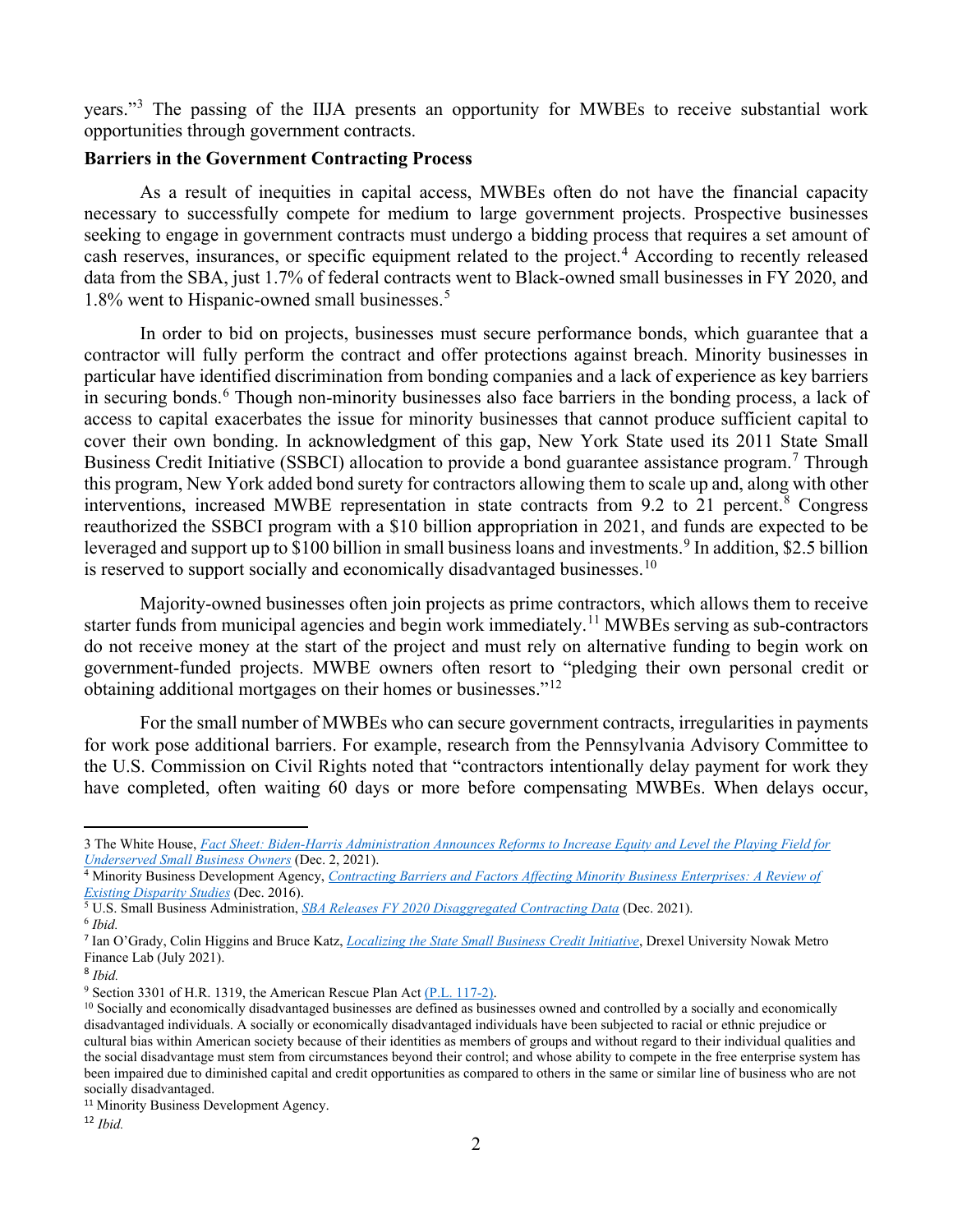MWBEs are placed at financial risk, as they must find other funds to pay their subcontractors while at the same time maintaining resources to complete the original contract and other ongoing projects."<sup>[13](#page-2-0)</sup> The inability to pay employees subsequently affects work quality, which may decrease the likelihood of future contracts.

#### **Historical Barriers to Accessing Capital**

According to the Board of Governors of the Federal Reserve System (Federal Reserve), business owners of color report having reduced access to traditional capital from banks and credit unions.<sup>[14](#page-2-1)</sup> Analysis from the Federal Reserve shows that creditworthy Black-owned businesses experience greater challenges raising capital than creditworthy White-owned businesses.[15](#page-2-2) Additionally, the Federal Reserve's 2017 congressional report on the availability of credit for small businesses showed that in almost every financing category—loans, credit cards, outside investors, and grants—women and people of color, especially African Americans and Latinos, experienced the highest denial rates and were the least likely to receive full funding.<sup>[16](#page-2-3)</sup> For example, a 2020 study by Bain & Company shows that Latino businesses received less than 1% of the \$487 billion invested across a sample of the top 500 largest venture capital and private equity deals in 2020.<sup>[17](#page-2-4)</sup> As a result of this lack of access to traditional capital, women and minority entrepreneurs are more likely to tap into their home equity as startup capital.<sup>[18](#page-2-5)</sup> Unfortunately, low homeownership rates among women and people of color lead to additional business hurdles for MWBE formation.[19](#page-2-6)

#### **COVID-19 and Barriers to Accessing Federal Emergency Funding**

In addition to difficulties accessing capital, MWBEs also face difficulties accessing and navigating federal funding. The Covid-19 pandemic further exacerbated the financial decline and ultimate closure of several MWBEs. According to a February 2020 study, the initial drop in minority business owners was the largest on record. Specifically, Black-owned businesses experienced a 41 percent drop, while Latinxand Asian-owned businesses fell by 32 percent and 26 percent, respectively, from February to April [20](#page-2-7)20.<sup>20</sup> Women-owned businesses have faced similar pandemic challenges. According to a recent survey of Black and Latinx women business owners, 70 percent reported that Covid-19 has caused a decrease or loss of revenue, and 90 percent reported that they are currently unable to pay themselves a sustainable income."<sup>[21](#page-2-8)</sup>

The imperfect rollout of an unprecedented amount of financial assistance to small businesses following the onset of the pandemic highlighted the difficulties that MWBEs face in accessing funds.<sup>[22](#page-2-9)</sup> The Paycheck Protection Program (PPP) was specifically designed to assist the most negatively impacted

<span id="page-2-0"></span><sup>13</sup> The Pennsylvania Advisory Committee to the U.S. Commission on Civil Rights*[, Barriers Facing Minority-](https://www.usccr.gov/files/pubs/sac/pa0802/pa0802.pdf) and Women-Owned [Businesses in Pennsylvania](https://www.usccr.gov/files/pubs/sac/pa0802/pa0802.pdf)* (Aug 2002).

<span id="page-2-2"></span><span id="page-2-1"></span><sup>14</sup> Board of Governors of the Federal Reserve System, *[Access to Financial Services Matters to Small Businesses](https://www.federalreserve.gov/publications/2019-november-consumer-community-context.htm)* (Nov 2019). <sup>15</sup> *Ibid.*

<span id="page-2-3"></span><sup>&</sup>lt;sup>16</sup> Board of Governors of the Federal Reserve System, [Report to the Congress on the Availability of Credit to Small Businesses](https://www.federalreserve.gov/publications/2017-september-availability-of-credit-to-small-businesses.htm) (Sept. 2017).

<span id="page-2-4"></span><sup>17</sup> Hernan Saenz, Tevia Segovia, Alex Noether, & Brenen Blair*[, Closing the Capital Gap: Fueling the Promise of Latino-owned](https://www.bain.com/insights/closing-the-capital-gap-fueling-the-promise-of-latino-owned-businesses/)  [Businesses](https://www.bain.com/insights/closing-the-capital-gap-fueling-the-promise-of-latino-owned-businesses/)* Bain & Company (2021).

<span id="page-2-5"></span><sup>&</sup>lt;sup>18</sup> Whetzel, Benjamin. *[Home Equity Used to Start Seven Percent of U.S. Businesses](https://eyeonhousing.org/2017/08/home-equity-used-to-start-seven-percent-of-u-s-businesses/)*, National Association of Home Builders Discusses Economics and Housing Policy (Aug. 2017).

<span id="page-2-6"></span><sup>19</sup> *Ibid.*

<span id="page-2-7"></span><sup>&</sup>lt;sup>20</sup> National Bureau of Economic Research, *[The Impact of Covid-19 on Small Business Owners: Evidence of Early-Stage Losses from the](https://www.nber.org/papers/w27309.) April 2020 Current Population Survey (June 2020).* 

<span id="page-2-8"></span><sup>&</sup>lt;sup>21</sup> Derbigny, Dominique[. On the Margins: Economic Security for Women of Color through the Coronavirus Crisis and Beyond,](https://womenswealthgap.org/wp-content/uploads/2020/04/OnTheMargins_April2020_CWWG.pdf.) Closing the Women's Wealth Gap (Apr. 2020). 22 National Bureau of Economic Research, COVID-19, *[Small Business Owners, and Racial Inequality](https://www.nber.org/reporter/2020number4/covid-19-small-business-owners-and-racial-inequality)* (Dec. 2020).

<span id="page-2-9"></span>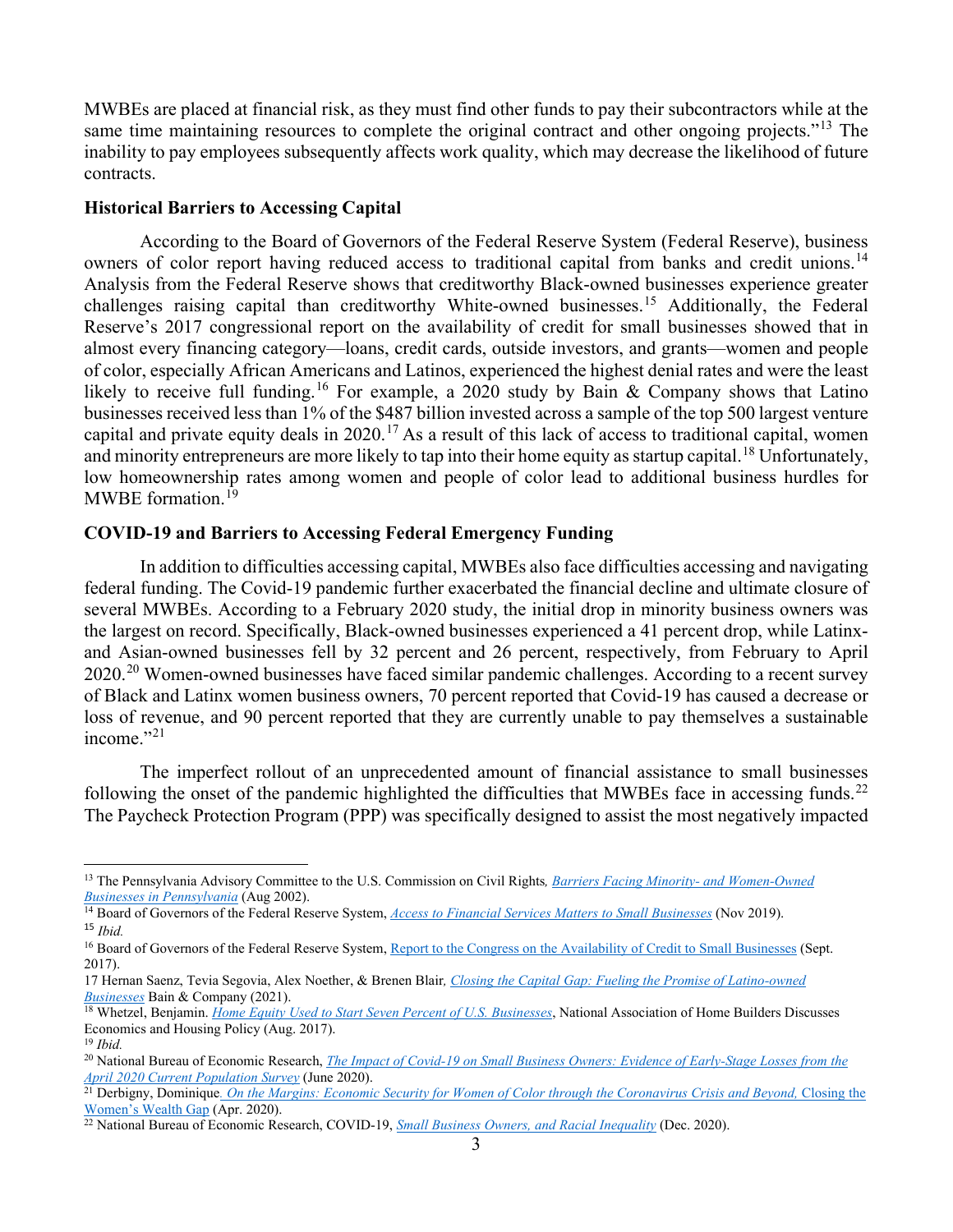businesses, such as those in underserved markets and disadvantaged business owners.[23](#page-3-0) A National Bureau of Economic Research report revealed that minority businesses were less likely to receive PPP loans.[24](#page-3-1) For example, in Detroit, counties with higher concentrations of Black businesses were among those to see the lowest rates of PPP allocation.<sup>[25](#page-3-2)</sup> Similarly, an analysis from the Federal Reserve Bank of San Francisco found that majority-white ZIP codes in various metropolitan areas had higher PPP loan coverage compared to ZIP codes with heavily minority populations. [26](#page-3-3)

Financial institutions' disbursement of federal pandemic relief funds further exposed and exacerbated the longstanding systemic inequities in MWBEs' access to banking services. A research study from the National Community Reinvestment Coalition examining PPP loan applications found that Black business owners were more likely to be told they did not meet the qualifications needed for the loan, despite having similar financial profiles as White business owners.<sup>[27](#page-3-4)</sup> Many banks communicated the availability of the PPP loans to business owners who had established relationships with the bank, giving them early access to a limited amount of PPP funding.<sup>[28](#page-3-5)</sup> Later, additional funds were allocated to the PPP with funds set aside for community financial institutions, including minority depository institutions (MDIs) and community development financial intuitions (CDFIs), to provide to small businesses, which helped MWBEs gain access to much-needed funds through the program.<sup>[29](#page-3-6)</sup> For example, CDFIs made 1.3 million PPP loans with an average loan size of \$21,653, with nearly 40% of their loans reaching low- and moderate-income communities. [30](#page-3-7)

#### **The Role of Financial Institutions in Increasing MWBEs' Access to Capital**

Extensive research confirms that MDIs and CDFIs play a vital role in addressing ongoing discrimination that MWBEs face in banking and lending, being far more likely to serve communities of color and LMI communities compared to large banks and non-minority community banks. MDIs, in particular, are far more likely to be located in LMI communities with high representation of households of color, and loan data confirms that MDIs lend to minorities at dramatically higher rates. [31](#page-3-8) The number of MDIs has consistently declined over the past two decades, with a notable near-disappearance of Black banks. Today, MDIs represent 2.8% of FDIC-insured banking charters, 1.3% of assets, and 1.7% of banking offices.<sup>[32](#page-3-9)</sup> As of the September 30, 2021, there are 146 MDI banks.<sup>[33](#page-3-10)</sup>

<span id="page-3-0"></span><sup>23</sup> *Ibid*.

<span id="page-3-1"></span><sup>24</sup> *Ibid.*

<span id="page-3-2"></span><sup>25</sup> Federal Reserve Bank of New York, *[Double Jeopardy: Covid-19's Concentrated Health and Wealth Effects in Black Communities](https://www.newyorkfed.org/medialibrary/media/smallbusiness/DoubleJeopardy_COVID19andBlackOwnedBusinesses)* (Aug. 2020).

<span id="page-3-3"></span><sup>&</sup>lt;sup>26</sup> Federal Reserve Bank of San Francisco, *[Paycheck Protection Program Lending in the Twelfth Federal Reserve District](https://www.frbsf.org/community-development/publications/community-development-research-briefs/2021/february/ppp-lending-12th-district/)* (Mar. 2021).

<span id="page-3-4"></span><sup>27</sup> National Community Reinvestment Coalition, *[Despite Gaping Holes In Government Data, Tests Show PPP Borrowers Faced](https://ncrc.org/despite-gaping-holes-in-government-data-tests-show-ppp-borrowers-faced-discrimination/)  [Discrimination](https://ncrc.org/despite-gaping-holes-in-government-data-tests-show-ppp-borrowers-faced-discrimination/)* (Jul. 15, 2020).

<span id="page-3-5"></span><sup>28</sup> New York Times, *[Minority Entrepreneurs Struggled to Get Small-Business Relief Loans A year after the Paycheck Protection Program](https://www.nytimes.com/2021/04/04/business/ppp-loans-minority-businesses.html#:%7E:text=Black%20and%20minority%20businesses%20suffer&text=Because%20lenders%20are%20not%20required,consistently%20found%20signs%20of%20gaps)* (Apr. 2021); and Select Subcommittee on the Coronavirus Crisis, *[New PPP Report Shows Trump Administration And Big Banks Left](https://coronavirus.house.gov/news/press-releases/new-ppp-report-shows-trump-administration-and-big-banks-left-behind-struggling)  [Behind Struggling Small Businesses](https://coronavirus.house.gov/news/press-releases/new-ppp-report-shows-trump-administration-and-big-banks-left-behind-struggling)* (Oct. 16, 2020)

<span id="page-3-6"></span><sup>&</sup>lt;sup>29</sup> House Financial Services Committee (FSC), *Waters Statement on Bipartisan Deal to Fund Paycheck Protection Program, Assist Small [Businesses, and Ensure Full Participation by CDFIs and MDIs](https://financialservices.house.gov/news/documentsingle.aspx?DocumentID=406508)* (Apr. 11, 2020); FSC, *[Chairwoman Waters, Top Democrats Call on](https://financialservices.house.gov/news/documentsingle.aspx?DocumentID=406516)  [Treasury, Small Business Administration to Expand Paycheck Protection Program Opportunities for CDFIs and MDIs](https://financialservices.house.gov/news/documentsingle.aspx?DocumentID=406516)* (Apr. 26, 2020).

<span id="page-3-7"></span><sup>&</sup>lt;sup>30</sup> [Testimony](https://www.banking.senate.gov/imo/media/doc/Holdsclaw%20Testimony%201-5-22.pdf) of Mr. John Holdsclaw IV, President, CDFI Coalition, [before](https://www.banking.senate.gov/hearings/exploring-how-community-development-financial-institutions-support-underserved-communities) the Senate Committee on Banking, Housing, and Urban Affairs (Jan. 5, 2022).

<span id="page-3-8"></span><sup>&</sup>lt;sup>31</sup> NCUA, [2018 Minority Depository Institutions Annual Report to Congress](https://www.ncua.gov/files/publications/2018-mdi-congressional-report.pdf) (2018)

<span id="page-3-9"></span><sup>32</sup> FDIC, [2019 Minority Depository Institutions: Structure, Performance, and Social Impact](https://www.fdic.gov/regulations/resources/minority/2019-mdi-study/full.pdf) (2019).

<span id="page-3-10"></span><sup>33</sup> FDIC, *MDI Lists – [Third Quarter 2021](https://www.fdic.gov/regulations/resources/minority/2021q3.xlsx)* (Sep. 30, 2021).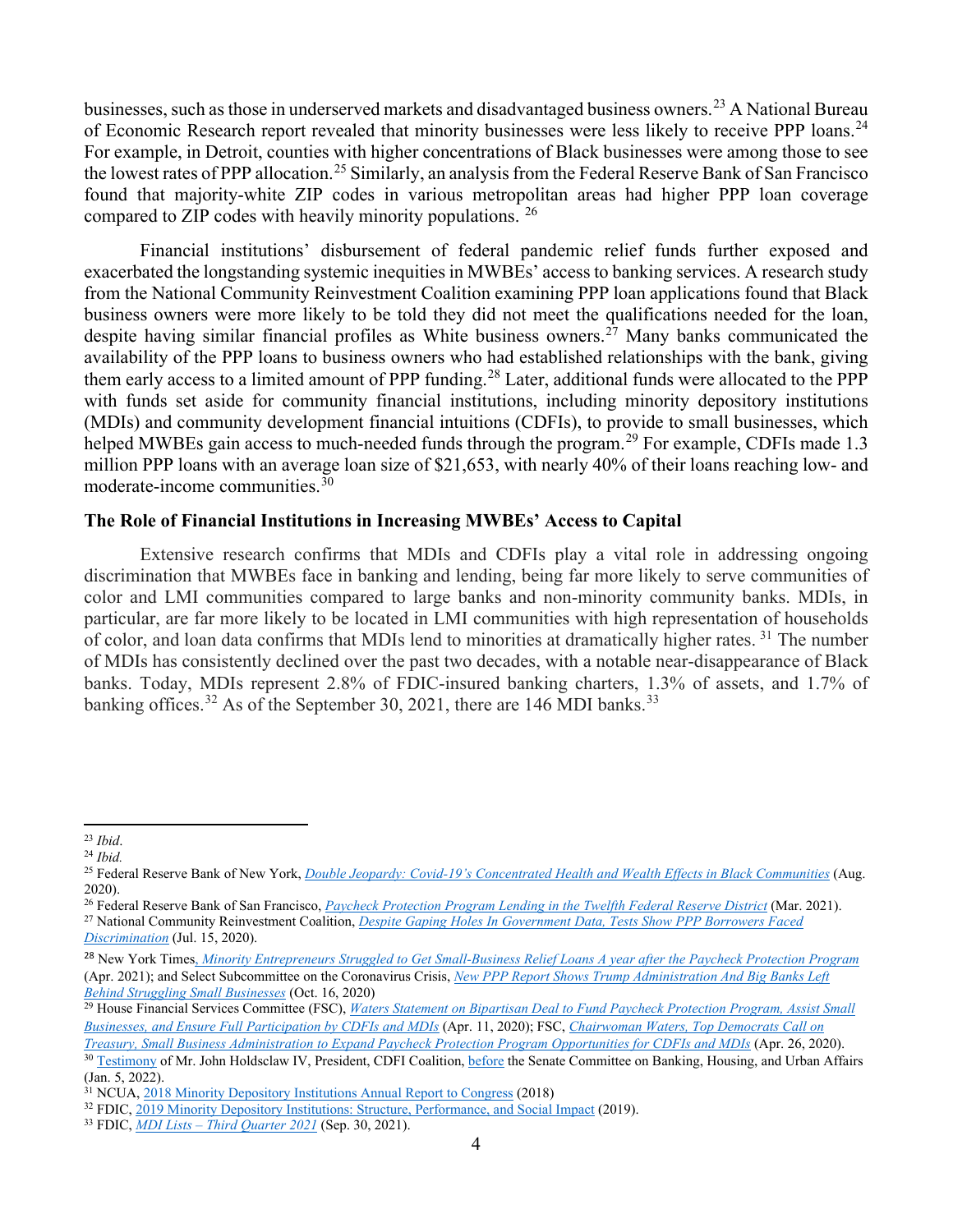Additionally, there are 518 MDI credit unions.<sup>[34](#page-4-0)</sup> According to the most recent data, there are 1,333 CDFIs compared to 4,990 credit unions and 4,914 banks;<sup>[35](#page-4-1)</sup> and in terms of assets, as of 2019, CDFIs only had \$173.9 billion in assets compared to the combined \$2.73 trillion in assets of the credit unions and small community banks.<sup>[36](#page-4-2)</sup> Both MDIs and CDFIs provide technical assistance, training, and educational programs for the MWBEs and the broader communities they serve.<sup>[37](#page-4-3)</sup>

Although other financing options exist for businesses, including MWBEs, banks play an integral role in disbursing federal funds to small businesses.<sup>[38](#page-4-4)</sup> Banks can provide MWBEs with critical financial resources and education. Unfortunately, many financial institutions that have made racial equity pledges in 2020 have not followed through on their commitments. According to one study, "American companies pledged \$50 billion toward racial equity following Floyd's murder," but to date, "only \$250 million has actually been spent or committed to a specific initiative.<sup>[39](#page-4-5)</sup>

### **Increasing MWBEs' Access to Federal Funding Opportunities**

Centralizing the various federal funding opportunities could increase the participation of MWBEs in government contracting. A vast array of Federal funding opportunities exist online, via grant and contract funding websites as well as listings provided by the Small Business Administration (SBA) and the Minority Business Development Agency (MBDA). Many MWBEs may require one-on-one coaching, like the Minority Business Development Agency provided, which was also codified in the IIJA. Websites like Grants.gov connect businesses with information regarding government-funded opportunities, in addition to application assistance.<sup>[40](#page-4-6)</sup> Recently, the government-run website, SAM.gov, consolidated multiple Federal contract-related websites to ease the process of navigating the Federal award lifecycle for businesses.<sup>[41](#page-4-7)</sup>

For MWBEs competing for funding opportunities for the first time, extra research and guidance are often needed to establish eligibility for a specific grant or contract. The use of private procurement specialists and consultants to assist with the Federal procurement process can be costly.<sup>[42](#page-4-8)</sup> MWBEs have access to Federal programs like Small Business Development Center (SBDC), Minority Business Development Agency (MBDA), and Procurement Technical Assistance Center (PTAC) that provide information and services, including one on one consulting, for small businesses and contractors looking for funding opportunities. The SBA also provides classes and webinars on topics related to searching for Federal funding and other small business-related topics essential for business owners seeking capital.<sup>[43](#page-4-9)</sup>

<span id="page-4-0"></span><sup>34</sup> NCUA, [Minority Depository Institution Preservation](https://www.ncua.gov/support-services/credit-union-resources-expansion/resources/minority-depository-institution-preservation) (Dec. 20, 2021).

<span id="page-4-1"></span><sup>35</sup> CDFI Fund, *[CDFI Certification](https://www.cdfifund.gov/programs-training/certification/cdfi)* (Jan. 14, 2022); NCUA, *[Quarterly Credit Union Data Summary](https://www.ncua.gov/files/publications/analysis/quarterly-data-summary-2021-Q3.pdf)* (2021 Q3); and FDIC, *[Quarterly](https://www.fdic.gov/analysis/quarterly-banking-profile/qbp/2021sep/qbp.pdf#page=1)  [Banking Profile](https://www.fdic.gov/analysis/quarterly-banking-profile/qbp/2021sep/qbp.pdf#page=1)* (2021 Q3).<br><sup>36</sup> Congressional Research Service, Community Development Financial Institutions (CDFIs): Overview and Current Issues

<span id="page-4-3"></span><span id="page-4-2"></span><sup>&</sup>lt;sup>37</sup> Lenwood V. Long, *CDFIs Led By People of Color Face Financial Disparities Too*, Shelterforce (Aug. 2017).

<span id="page-4-4"></span><sup>38</sup> National Community Reinvestment Coalition

<span id="page-4-5"></span><sup>39</sup> Marco Quiroz Gutierrez, ["American companies pledged \\$50 billion to Black communities. Most of it hasn't materialized," Fortune](https://fortune.com/2021/05/06/us-companies-black-communities-money-50-billion/) (May 6, 2021).

<span id="page-4-6"></span><sup>&</sup>lt;sup>40</sup> [Convenience Comes to Federal Grants](https://www.grants.gov/) (last visited Jan. 26, 2022).

<span id="page-4-7"></span><sup>41</sup> [About SAM.gov](https://www.gsa.gov/about-us/organization/federal-acquisition-service/office-of-systems-management/integrated-award-environment-iae/about-samgov) (last visited Jan. 26, 2022).

<span id="page-4-8"></span><sup>42</sup> Minority Business Development Agency *[Contracting Barriers and Factors Affecting Minority Business Enterprises: A Review if Existing](https://archive.mbda.gov/sites/mbda.gov/files/migrated/files-attachments/ContractingBarriers_AReviewofExistingDisparityStudies.pdf)  [Disparity Studies,](https://archive.mbda.gov/sites/mbda.gov/files/migrated/files-attachments/ContractingBarriers_AReviewofExistingDisparityStudies.pdf)* (Dec. 2016).

<span id="page-4-9"></span><sup>&</sup>lt;sup>43</sup> [SBA Find Events](https://www.sba.gov/events/find?dateRange=all&distance=200&pageNumber=1) (last visited Jan. 26, 2022).